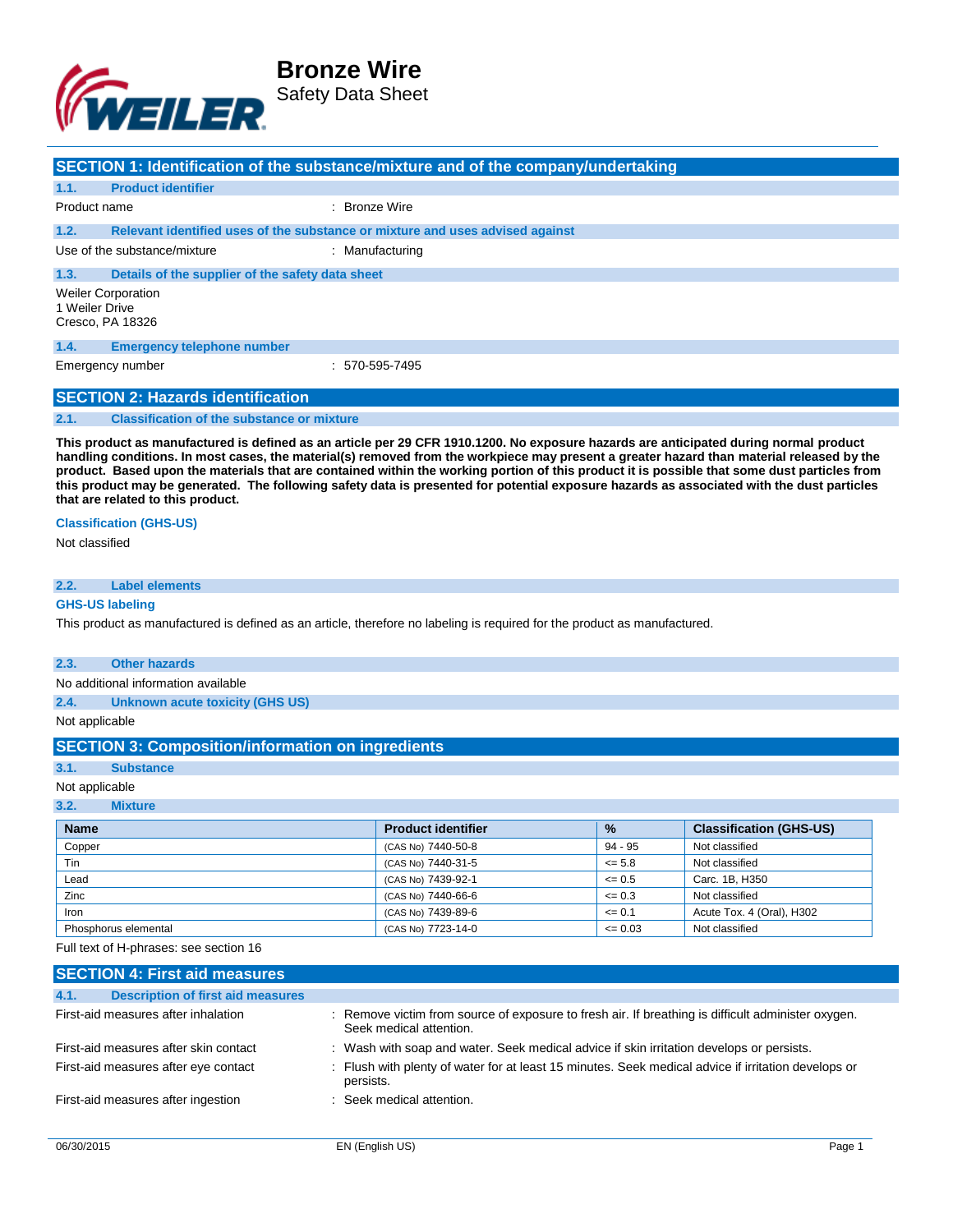Safety Data Sheet

| 4.2.                                          | Most important symptoms and effects, both acute and delayed |                                                       |                                                                                                           |                                                                                                |
|-----------------------------------------------|-------------------------------------------------------------|-------------------------------------------------------|-----------------------------------------------------------------------------------------------------------|------------------------------------------------------------------------------------------------|
| Symptoms/injuries after inhalation            |                                                             |                                                       | fever, chills, nausea, vomiting, appears 4-12 hours after exposure.                                       | : May cause respiratory irritation including flu-like symptoms (metal fume fever); may include |
| Symptoms/injuries after skin contact          |                                                             |                                                       | May cause irritation and dermatitis.                                                                      |                                                                                                |
| Symptoms/injuries after eye contact           |                                                             |                                                       | May cause irritation.                                                                                     |                                                                                                |
| Symptoms/injuries after ingestion             |                                                             |                                                       | None under normal use.                                                                                    |                                                                                                |
| 4.3.                                          |                                                             |                                                       | Indication of any immediate medical attention and special treatment needed                                |                                                                                                |
| No additional information available           |                                                             |                                                       |                                                                                                           |                                                                                                |
| <b>SECTION 5: Firefighting measures</b>       |                                                             |                                                       |                                                                                                           |                                                                                                |
| 5.1.                                          | <b>Extinguishing media</b>                                  |                                                       |                                                                                                           |                                                                                                |
| Suitable extinguishing media                  |                                                             |                                                       | : Use extinguishing media appropriate for surrounding fire.                                               |                                                                                                |
| Unsuitable extinguishing media                |                                                             |                                                       | : None.                                                                                                   |                                                                                                |
| 5.2.                                          |                                                             | Special hazards arising from the substance or mixture |                                                                                                           |                                                                                                |
| Fire hazard                                   |                                                             |                                                       | None known.                                                                                               |                                                                                                |
| Explosion hazard                              |                                                             |                                                       | None known.                                                                                               |                                                                                                |
| 5.3.                                          | <b>Advice for firefighters</b>                              |                                                       |                                                                                                           |                                                                                                |
| Protection during firefighting                |                                                             |                                                       | : Firefighters should wear full protective gear.                                                          |                                                                                                |
| <b>SECTION 6: Accidental release measures</b> |                                                             |                                                       |                                                                                                           |                                                                                                |
| 6.1.                                          |                                                             |                                                       | Personal precautions, protective equipment and emergency procedures                                       |                                                                                                |
| 6.1.1.                                        | For non-emergency personnel                                 |                                                       |                                                                                                           |                                                                                                |
| No additional information available           |                                                             |                                                       |                                                                                                           |                                                                                                |
| 6.1.2.                                        | For emergency responders                                    |                                                       |                                                                                                           |                                                                                                |
| No additional information available           |                                                             |                                                       |                                                                                                           |                                                                                                |
| 6.2.                                          | <b>Environmental precautions</b>                            |                                                       |                                                                                                           |                                                                                                |
| None.                                         |                                                             |                                                       |                                                                                                           |                                                                                                |
| 6.3.                                          |                                                             | Methods and material for containment and cleaning up  |                                                                                                           |                                                                                                |
| For containment                               |                                                             |                                                       | : No special measures required.                                                                           |                                                                                                |
| Methods for cleaning up                       |                                                             |                                                       | No special measures required.                                                                             |                                                                                                |
| 6.4.                                          | <b>Reference to other sections</b>                          |                                                       |                                                                                                           |                                                                                                |
| No additional information available           |                                                             |                                                       |                                                                                                           |                                                                                                |
| <b>SECTION 7: Handling and storage</b>        |                                                             |                                                       |                                                                                                           |                                                                                                |
| 7.1.                                          | <b>Precautions for safe handling</b>                        |                                                       |                                                                                                           |                                                                                                |
| Precautions for safe handling                 |                                                             |                                                       | : No special handling required.                                                                           |                                                                                                |
|                                               |                                                             |                                                       |                                                                                                           |                                                                                                |
| 7.2.<br>Storage conditions                    |                                                             |                                                       | Conditions for safe storage, including any incompatibilities<br>: No special storage conditions required. |                                                                                                |
|                                               |                                                             |                                                       |                                                                                                           |                                                                                                |
| 7.3.                                          | <b>Specific end use(s)</b>                                  |                                                       |                                                                                                           |                                                                                                |
|                                               | No additional information available                         |                                                       |                                                                                                           |                                                                                                |
|                                               | <b>SECTION 8: Exposure controls/personal protection</b>     |                                                       |                                                                                                           |                                                                                                |
| 8.1.                                          | <b>Control parameters</b>                                   |                                                       |                                                                                                           |                                                                                                |
| Copper (7440-50-8)                            |                                                             |                                                       |                                                                                                           |                                                                                                |
| <b>ACGIH</b>                                  |                                                             | ACGIH TWA (mg/m <sup>3</sup> )                        |                                                                                                           | $0.2$ mg/m <sup>3</sup> (fume)                                                                 |
| <b>OSHA</b>                                   |                                                             | OSHA PEL (TWA) (mg/m <sup>3</sup> )                   |                                                                                                           | $0.1$ mg/m <sup>3</sup> (fume)<br>1 mg/m <sup>3</sup> (dust and mist)                          |
| Zinc (7440-66-6)                              |                                                             |                                                       |                                                                                                           |                                                                                                |
| <b>ACGIH</b>                                  |                                                             | Not applicable                                        |                                                                                                           |                                                                                                |
| <b>OSHA</b>                                   |                                                             | Not applicable                                        |                                                                                                           |                                                                                                |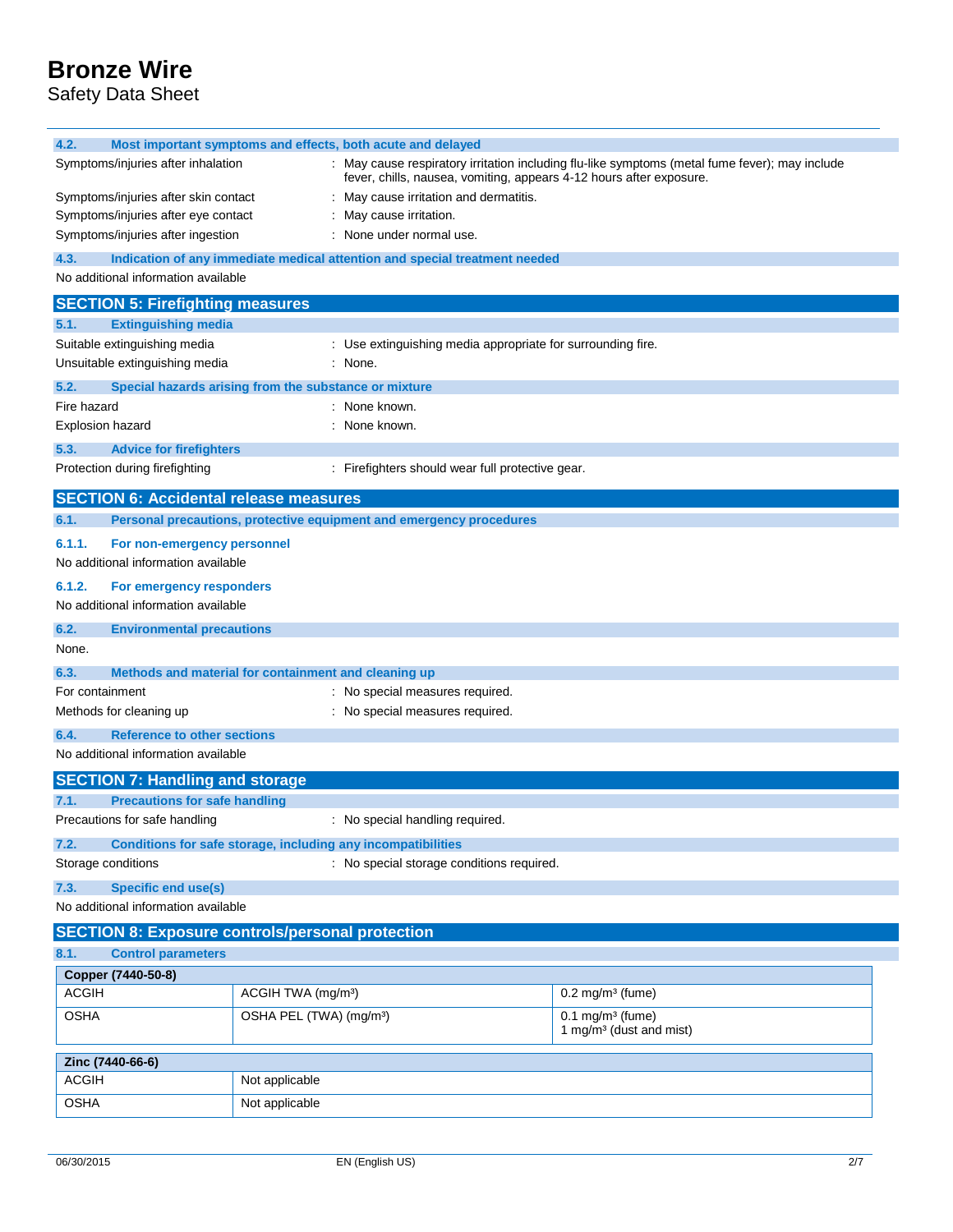Safety Data Sheet

| Lead (7439-92-1)                 |                                     |                          |  |  |
|----------------------------------|-------------------------------------|--------------------------|--|--|
| <b>ACGIH</b>                     | ACGIH TWA (mg/m <sup>3</sup> )      | $0.05$ mg/m <sup>3</sup> |  |  |
| <b>OSHA</b>                      | OSHA PEL (TWA) (mg/m <sup>3</sup> ) | $0.05$ mg/m <sup>3</sup> |  |  |
| Iron (7439-89-6)                 |                                     |                          |  |  |
| <b>ACGIH</b>                     | Not applicable                      |                          |  |  |
| <b>OSHA</b>                      | Not applicable                      |                          |  |  |
| Phosphorus elemental (7723-14-0) |                                     |                          |  |  |
| <b>ACGIH</b>                     | Not applicable                      |                          |  |  |
| <b>OSHA</b>                      | Not applicable                      |                          |  |  |
| Tin (7440-31-5)                  |                                     |                          |  |  |
| <b>ACGIH</b>                     | ACGIH TWA (mg/m <sup>3</sup> )      | $2$ mg/m <sup>3</sup>    |  |  |
| <b>OSHA</b>                      | Not applicable                      |                          |  |  |

Note: Consideration should be given to the base material and coating that are being worked upon.

### **8.2. Exposure controls**

### **Appropriate engineering controls:**

Utilize adequate ventilation to minimize the exposure to airborne particulates and maintain the concentration of contaminants below the occupational exposure limits.

#### **Respiratory Protection:**

When exposure limits are exceeded or when the dust concentrations are excessive, approved respirators for those conditions should be used. When selecting the respiratory protection equipment, consideration of the exposure to the coating or the base materials being worked on should be included. Local regulations and standards should be followed where appropriate. The type of respiratory equipment used should be selected according to the contaminate type, form and concentration being produced. Select and use respirators in accordance with applicable regulations and good industrial hygiene practice.

#### **Hand protection:**

The use of cloth or leather gloves is recommended.

#### **Eye Protection:**

Safety googles or face shield over safety glasses with side shields.

#### **Hearing Protection:**

Hearing protection may be required.

#### **Skin and body protection:**

The use of protective clothing should be used as needed to prevent the contamination of personal clothing.

| <b>SECTION 9: Physical and chemical properties</b>            |                     |     |
|---------------------------------------------------------------|---------------------|-----|
| Information on basic physical and chemical properties<br>9.1. |                     |     |
| Physical state                                                | : Solid             |     |
| Color                                                         | : Brown             |     |
| Odor                                                          | : Odorless          |     |
| Odor threshold                                                | : No data available |     |
| рH                                                            | : No data available |     |
| Melting point                                                 | : No data available |     |
| Freezing point                                                | : No data available |     |
| Boiling point                                                 | : No data available |     |
| Flash point                                                   | : No data available |     |
| Relative evaporation rate (butyl acetate=1)                   | : No data available |     |
| Flammability (solid, gas)                                     | : No data available |     |
| <b>Explosion limits</b>                                       | : No data available |     |
| Explosive properties                                          | : No data available |     |
| Oxidizing properties                                          | : No data available |     |
| Vapor pressure                                                | : No data available |     |
|                                                               |                     |     |
| 06/30/2015                                                    | EN (English US)     | 3/7 |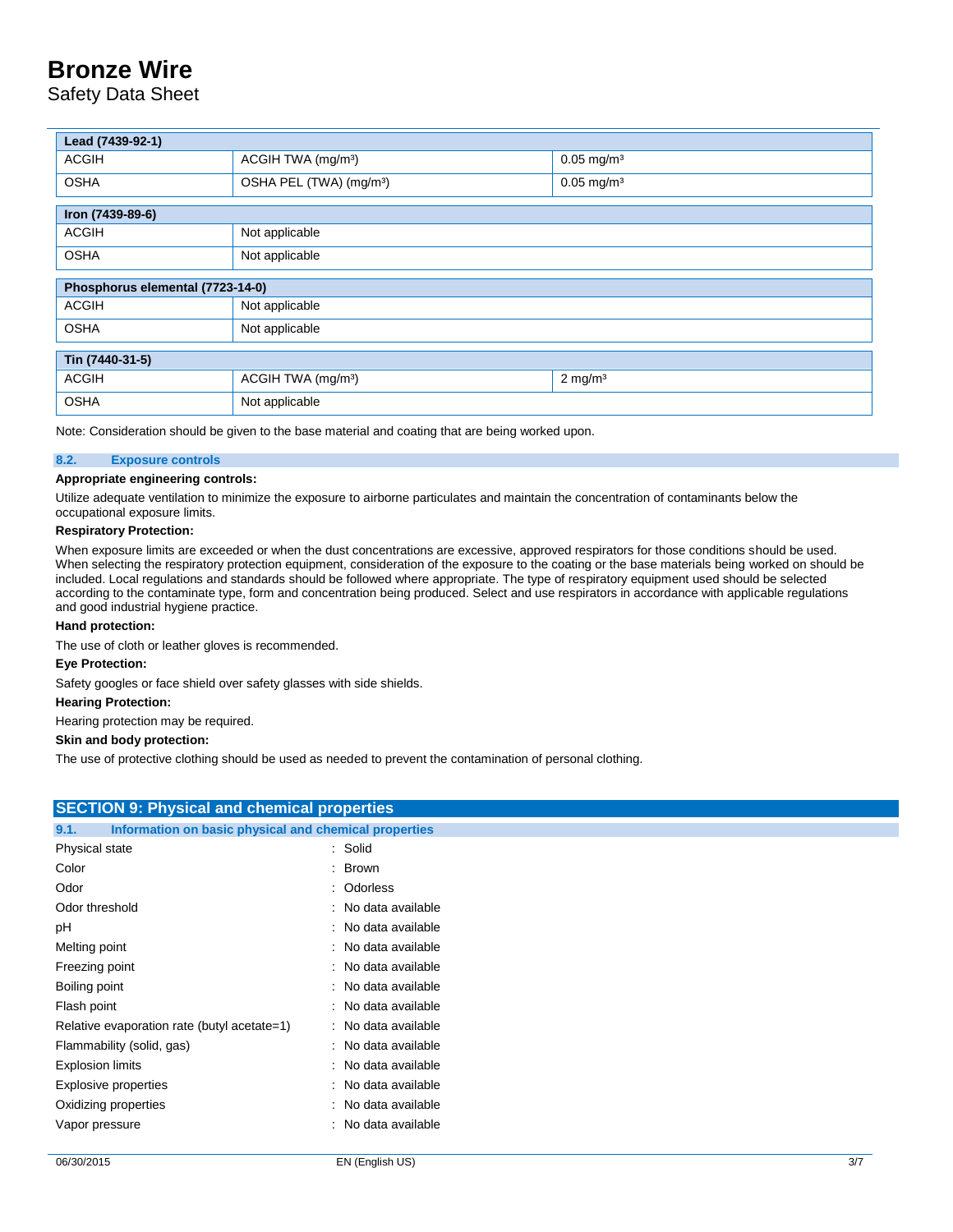## Safety Data Sheet

 $\overline{a}$ 

|                                                                  | Specific gravity                             |  | 8.53              |
|------------------------------------------------------------------|----------------------------------------------|--|-------------------|
|                                                                  | Relative vapor density at 20 °C              |  | No data available |
| Solubility                                                       |                                              |  | No data available |
| Log Pow                                                          |                                              |  | No data available |
| Log Kow                                                          |                                              |  | No data available |
|                                                                  | Auto-ignition temperature                    |  | No data available |
|                                                                  | Decomposition temperature                    |  | No data available |
| Viscosity                                                        |                                              |  | No data available |
|                                                                  | Viscosity, kinematic                         |  | No data available |
|                                                                  | Viscosity, dynamic                           |  | No data available |
| 9.2.                                                             | <b>Other information</b>                     |  |                   |
|                                                                  | No additional information available          |  |                   |
|                                                                  | <b>SECTION 10: Stability and reactivity</b>  |  |                   |
| 10.1.                                                            | <b>Reactivity</b>                            |  |                   |
|                                                                  | No additional information available          |  |                   |
| 10.2.<br><b>Chemical stability</b>                               |                                              |  |                   |
| The product is stable at normal handling and storage conditions. |                                              |  |                   |
| 10.3.                                                            | <b>Possibility of hazardous reactions</b>    |  |                   |
| Will not occur.                                                  |                                              |  |                   |
| 10.4.                                                            | <b>Conditions to avoid</b>                   |  |                   |
| None.                                                            |                                              |  |                   |
| 10.5.                                                            | <b>Incompatible materials</b>                |  |                   |
| None.                                                            |                                              |  |                   |
| 10.6.                                                            | <b>Hazardous decomposition products</b>      |  |                   |
|                                                                  | Not determined.                              |  |                   |
|                                                                  | <b>SECTION 11: Toxicological information</b> |  |                   |
| 11.1.                                                            | Information on toxicological effects         |  |                   |

Acute toxicity **in the case of the case of the case of the case of the case of the case of the case of the case of the case of the case of the case of the case of the case of the case of the case of the case of the case of** 

| Iron (7439-89-6)                  |                               |
|-----------------------------------|-------------------------------|
| LD50 oral rat                     | 984 mg/kg                     |
| ATE US (oral)                     | 984.000 mg/kg                 |
| Phosphorus elemental (7723-14-0)  |                               |
| LD50 oral rat                     | 3.03 mg/kg                    |
| LD50 dermal rat                   | $100$ mg/kg                   |
| LC50 inhalation rat (mg/l)        | 4.3 mg/l (Exposure time: 1 h) |
| Tin (7440-31-5)                   |                               |
| LD50 oral rat                     | 700 mg/kg                     |
| Skin corrosion/irritation         | : Not classified              |
| Serious eye damage/irritation     | : Not classified              |
| Respiratory or skin sensitization | Not classified                |
| Germ cell mutagenicity            | : Not classified              |
| Carcinogenicity                   | : Not classified              |

| Lead (7439-92-1)                                |                                                   |  |
|-------------------------------------------------|---------------------------------------------------|--|
| IARC group                                      | 2A - Probably carcinogenic to humans              |  |
| National Toxicology Program (NTP) Status        | 3 - Reasonably anticipated to be Human Carcinogen |  |
| In OSHA Hazard Communication Carcinogen<br>list | Yes                                               |  |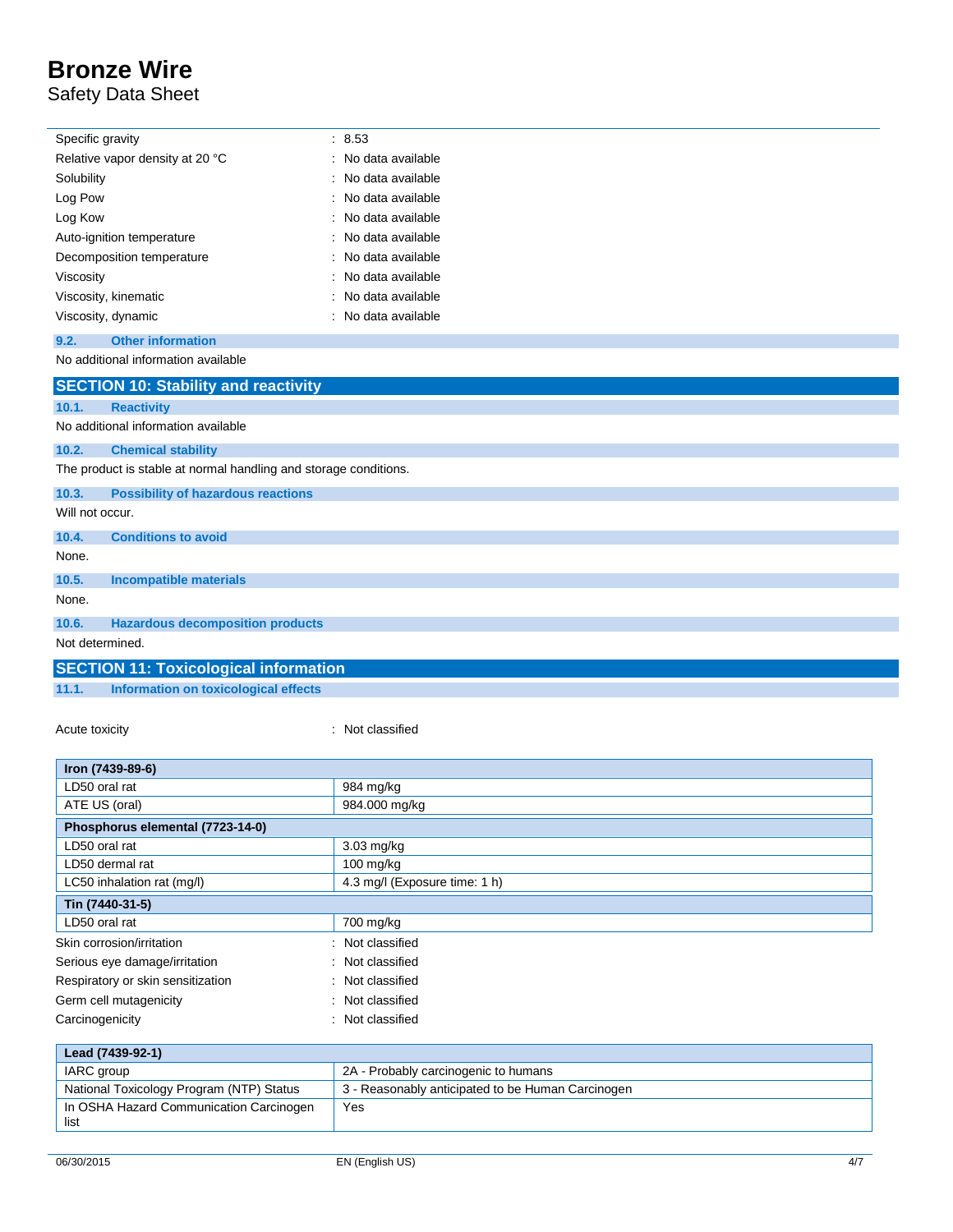Safety Data Sheet

| Reproductive toxicity                            | Not classified<br>٠. |
|--------------------------------------------------|----------------------|
| Specific target organ toxicity (single exposure) | Not classified       |
|                                                  |                      |
| Specific target organ toxicity (repeated         | Not classified       |
| exposure)                                        |                      |
|                                                  |                      |

Aspiration hazard : Not classified

## **SECTION 12: Ecological information**

**12.1. Toxicity**

| Copper (7440-50-8)               |                                                                                          |  |
|----------------------------------|------------------------------------------------------------------------------------------|--|
| $LC50$ fish 1                    | 0.0068 - 0.0156 mg/l (Exposure time: 96 h - Species: Pimephales promelas)                |  |
| EC50 Daphnia 1                   | 0.03 mg/l (Exposure time: 48 h - Species: Daphnia magna [Static])                        |  |
| $LC50$ fish 2                    | < 0.3 mg/l (Exposure time: 96 h - Species: Pimephales promelas [static])                 |  |
| Zinc (7440-66-6)                 |                                                                                          |  |
| $LC50$ fish 1                    | 2.16 - 3.05 mg/l (Exposure time: 96 h - Species: Pimephales promelas [flow-through])     |  |
| EC50 Daphnia 1                   | 0.139 - 0.908 mg/l (Exposure time: 48 h - Species: Daphnia magna [Static])               |  |
| $LC50$ fish 2                    | 0.211 - 0.269 mg/l (Exposure time: 96 h - Species: Pimephales promelas [semi-static])    |  |
| Lead (7439-92-1)                 |                                                                                          |  |
| $LC50$ fish 1                    | 0.44 mg/l (Exposure time: 96 h - Species: Cyprinus carpio [semi-static])                 |  |
| EC50 Daphnia 1                   | 600 µg/l (Exposure time: 48 h - Species: water flea)                                     |  |
| LC50 fish 2                      | 1.17 mg/l (Exposure time: 96 h - Species: Oncorhynchus mykiss [flow-through])            |  |
| Phosphorus elemental (7723-14-0) |                                                                                          |  |
| LC50 fish 1                      | 0.0017 - 0.0035 mg/l (Exposure time: 96 h - Species: Lepomis macrochirus [flow-through]) |  |
| EC50 Daphnia 1                   | 0.03 mg/l (Exposure time: 48 h - Species: Daphnia magna)                                 |  |
| LC50 fish 2                      | 0.001 - 0.004 mg/l (Exposure time: 96 h - Species: Lepomis macrochirus [static])         |  |
| EC50 Daphnia 2                   | 0.025 - 0.037 mg/l (Exposure time: 48 h - Species: Daphnia magna [Static])               |  |

## **12.2. Persistence and degradability**

No additional information available

### **12.3. Bioaccumulative potential**

| Phosphorus elemental (7723-14-0) |                         |     |
|----------------------------------|-------------------------|-----|
| BCF fish 1                       |                         | 200 |
|                                  |                         |     |
| 12.4.                            | <b>Mobility in soil</b> |     |

No additional information available

| 12.5.                        | Other adverse effects |                                                    |
|------------------------------|-----------------------|----------------------------------------------------|
|                              | Effect on ozone layer | No additional information available                |
| Effect on the global warming |                       | No known ecological damage caused by this product. |

| <b>SECTION 13: Disposal considerations</b>                          |                                                                                                          |  |  |  |  |  |
|---------------------------------------------------------------------|----------------------------------------------------------------------------------------------------------|--|--|--|--|--|
| <b>Waste treatment methods</b><br>13.1.                             |                                                                                                          |  |  |  |  |  |
| Waste disposal recommendations                                      | : Dispose of contents/container in accordance with local/regional/national/international<br>regulations. |  |  |  |  |  |
| <b>SECTION 14: Transport information</b>                            |                                                                                                          |  |  |  |  |  |
| <b>Department of Transportation (DOT)</b><br>In accordance with DOT |                                                                                                          |  |  |  |  |  |

06/30/2015 EN (English US) 5/7 Not a dangerous good as defined in transport regulations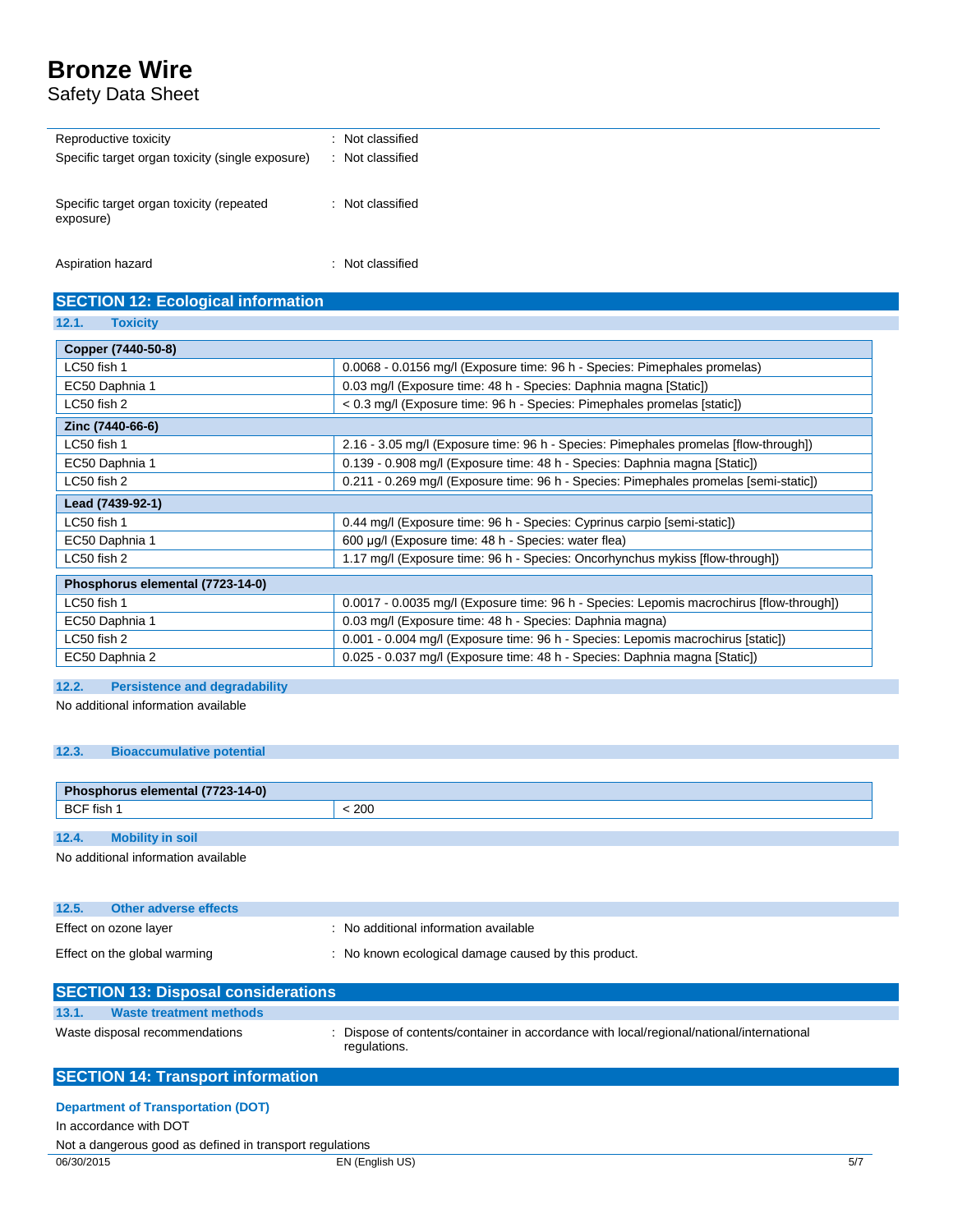Safety Data Sheet

| <b>SECTION 15: Regulatory information</b>                                                                                                                                                                   |                                                                                                                                     |  |  |  |  |  |
|-------------------------------------------------------------------------------------------------------------------------------------------------------------------------------------------------------------|-------------------------------------------------------------------------------------------------------------------------------------|--|--|--|--|--|
| <b>15.1. US Federal requlations</b>                                                                                                                                                                         |                                                                                                                                     |  |  |  |  |  |
| Copper (7440-50-8)                                                                                                                                                                                          |                                                                                                                                     |  |  |  |  |  |
| Listed on the United States TSCA (Toxic Substances Control Act) inventory<br>Listed on SARA Section 313 (Specific toxic chemical listings)                                                                  |                                                                                                                                     |  |  |  |  |  |
| SARA Section 313 - Emission Reporting                                                                                                                                                                       | 1.0%                                                                                                                                |  |  |  |  |  |
| Zinc (7440-66-6)                                                                                                                                                                                            |                                                                                                                                     |  |  |  |  |  |
| Listed on the United States TSCA (Toxic Substances Control Act) inventory<br>Listed on SARA Section 313 (Specific toxic chemical listings)                                                                  |                                                                                                                                     |  |  |  |  |  |
| SARA Section 313 - Emission Reporting                                                                                                                                                                       | 1.0 % (dust or fume only)                                                                                                           |  |  |  |  |  |
| Lead (7439-92-1)                                                                                                                                                                                            |                                                                                                                                     |  |  |  |  |  |
| Listed on the United States TSCA (Toxic Substances Control Act) inventory<br>Listed on SARA Section 313 (Specific toxic chemical listings)                                                                  |                                                                                                                                     |  |  |  |  |  |
| SARA Section 313 - Emission Reporting<br>0.1%                                                                                                                                                               |                                                                                                                                     |  |  |  |  |  |
| Iron (7439-89-6)                                                                                                                                                                                            |                                                                                                                                     |  |  |  |  |  |
| Listed on the United States TSCA (Toxic Substances Control Act) inventory                                                                                                                                   |                                                                                                                                     |  |  |  |  |  |
| Phosphorus elemental (7723-14-0)                                                                                                                                                                            |                                                                                                                                     |  |  |  |  |  |
| Listed on the United States TSCA (Toxic Substances Control Act) inventory<br>Listed on SARA Section 302 (Specific toxic chemical listings)<br>Listed on SARA Section 313 (Specific toxic chemical listings) |                                                                                                                                     |  |  |  |  |  |
| SARA Section 302 Threshold Planning<br>Quantity (TPQ)                                                                                                                                                       | 100 (This material is a reactive solid. The TPQ does not default to 10000 pounds for non-<br>powder, non-molten, non-solution form) |  |  |  |  |  |
| SARA Section 313 - Emission Reporting                                                                                                                                                                       | 1.0 % (yellow or white)                                                                                                             |  |  |  |  |  |
| Tin (7440-31-5)                                                                                                                                                                                             |                                                                                                                                     |  |  |  |  |  |
| Listed on the United States TSCA (Toxic Substances Control Act) inventory                                                                                                                                   |                                                                                                                                     |  |  |  |  |  |

### **15.2. US State regulations**

| Lead (7439-92-1)                                            |                                                                   |                                                                              |                                                                            |                                      |  |  |
|-------------------------------------------------------------|-------------------------------------------------------------------|------------------------------------------------------------------------------|----------------------------------------------------------------------------|--------------------------------------|--|--|
| U.S. - California -<br>Proposition 65 -<br>Carcinogens List | U.S. - California -<br>Proposition 65 -<br>Developmental Toxicity | U.S. - California -<br>Proposition 65 -<br>Reproductive Toxicity -<br>Female | U.S. - California -<br>Proposition 65 -<br>Reproductive Toxicity -<br>Male | No significance risk<br>level (NSRL) |  |  |
| Yes                                                         | Yes                                                               | Yes                                                                          | Yes                                                                        | 15 µg/day                            |  |  |
|                                                             |                                                                   |                                                                              |                                                                            |                                      |  |  |

| Copper (7440-50-8)                                                                                                                                                                                       |  |  |
|----------------------------------------------------------------------------------------------------------------------------------------------------------------------------------------------------------|--|--|
| U.S. - Massachusetts - Right To Know List<br>U.S. - Minnesota - Hazardous Substance List<br>U.S. - New Jersey - Right to Know Hazardous Substance List<br>U.S. - Pennsylvania - RTK (Right to Know) List |  |  |
| Zinc (7440-66-6)                                                                                                                                                                                         |  |  |
| U.S. - Massachusetts - Right To Know List<br>U.S. - New Jersey - Right to Know Hazardous Substance List<br>U.S. - Pennsylvania - RTK (Right to Know) List                                                |  |  |
| Lead (7439-92-1)                                                                                                                                                                                         |  |  |
| U.S. - Massachusetts - Right To Know List<br>U.S. - Minnesota - Hazardous Substance List<br>U.S. - New Jersey - Right to Know Hazardous Substance List<br>U.S. - Pennsylvania - RTK (Right to Know) List |  |  |
| Phosphorus elemental (7723-14-0)                                                                                                                                                                         |  |  |
| U.S. - Massachusetts - Right To Know List<br>U.S. - New Jersey - Right to Know Hazardous Substance List                                                                                                  |  |  |